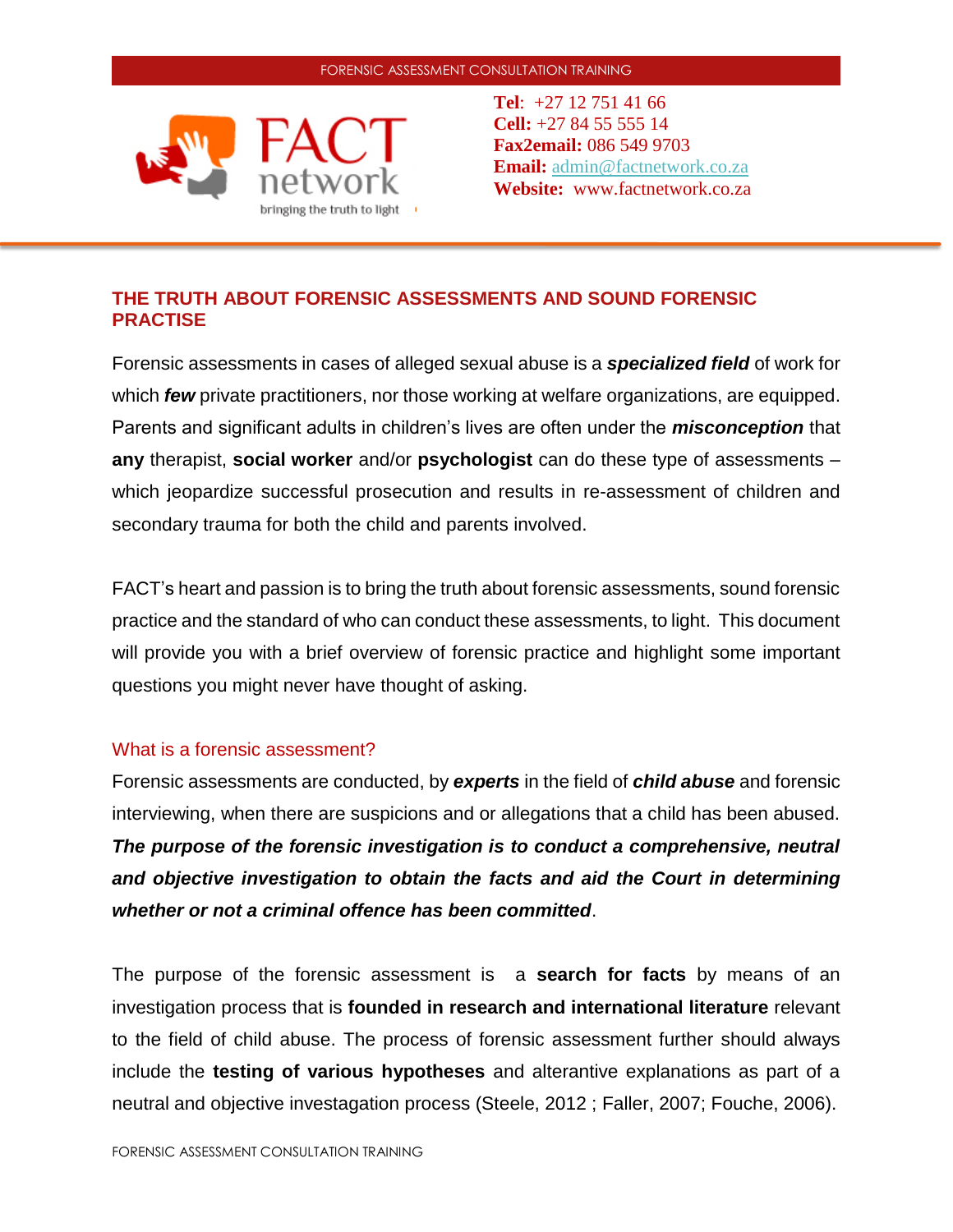

**Tel**: +27 12 751 41 66 **Cell:** +27 84 55 555 14 **Fax2email:** 086 549 9703 **Email:** [admin@factnetwork.co.za](mailto:admin@factnetwork.co.za) **Website:** www.factnetwork.co.za

## International standard for conducting forensic assessments:

International forensic literature identifies four different models that provides the contexts in which forensic investigations can be conducted. The recommended model to work from is the **Comprehensive Assessment Model**. This model supports the use of a comprehensive investigations which supports a full collateral investigation as part of the comprehensive process.

When conducting forensic interviews with children it is considered standard practise that practitioners will conduct these interviews in line with one of the **internationally** accepted **protocols or practise guidelines**. All thought various practise guidelines and protocols are available the one that currently has the most support in literature, through research and peer review is the **NICHD Protocol** (National Institute of Child Health and Human Development). Other protocols that are highly acclaimed include **APSAC Guidelines** (American Professional Society on Child Abuse) and RAPCAN protocol.

Evidence based forensic interviewing consists out of spesific phases and key components. Evidence based forensic interviewing in broad, will incorporate the following elements:

- a) Competency assessment of the child;
- b) Guidelines to prevent the contamination of information during the interview
- c) Training in free narrative and episodic memory;
- d) Semi-structured interview
- e) Transition to topic of concern;

(*National Children's Advocacy Centre. Evidence Based Forensic Interviewing: 2011)*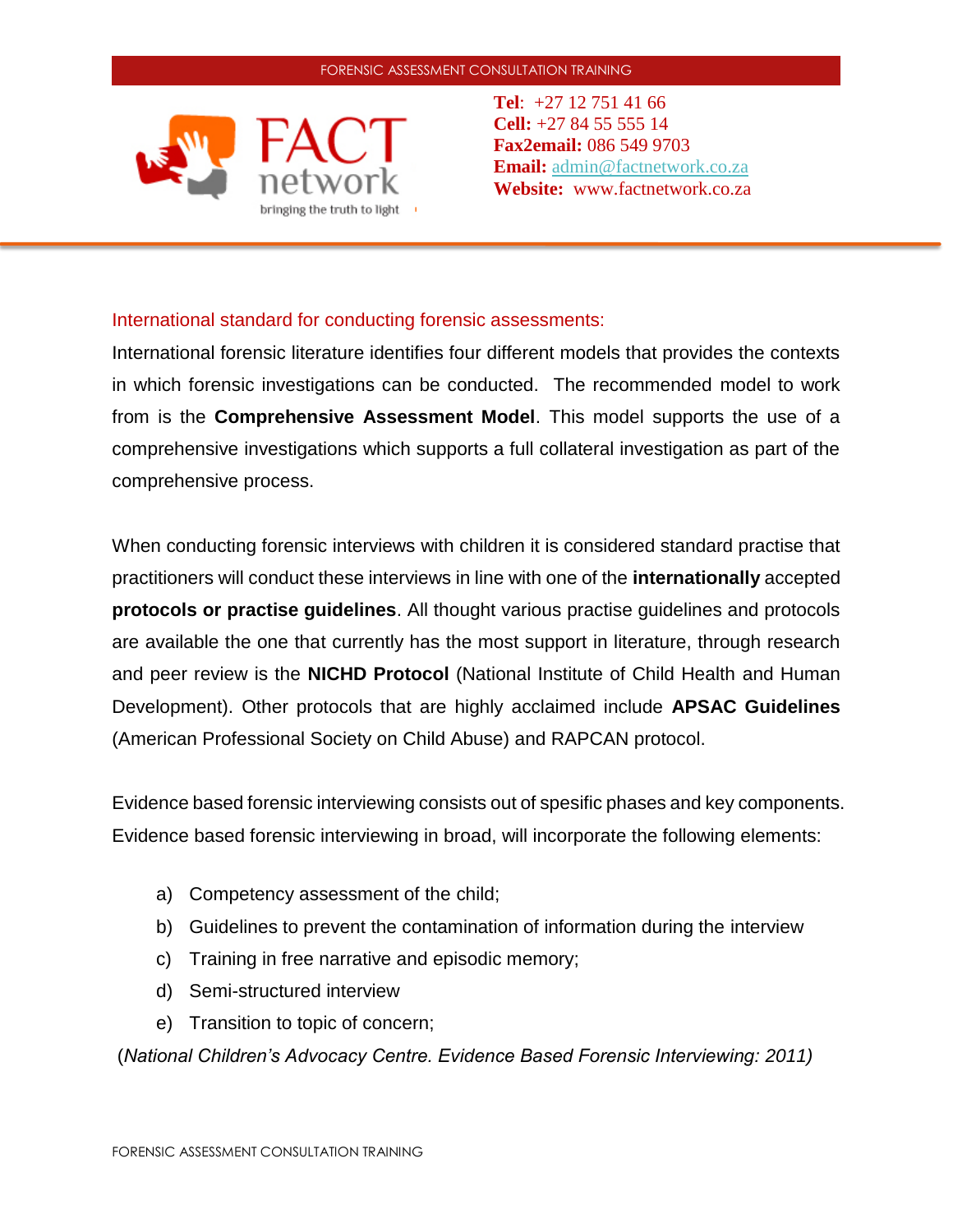

**Tel**: +27 12 751 41 66 **Cell:** +27 84 55 555 14 **Fax2email:** 086 549 9703 **Email:** [admin@factnetwork.co.za](mailto:admin@factnetwork.co.za) **Website:** www.factnetwork.co.za

A **collateral investigation froms an integral part of forensic investigation** process. The purpose of the collateral investigation is to consult with a variety of relevant role players involved with the child and/or implicated in the allegations in order to generate and **test all possible hypotheses**. The collateral investigation furhter provides the professional with the opportunity to put the child's informations (especially in the case of toddlers or children with developmental delays) in the right context. A collateral investigation is essential in ensuring the **neutrality and objectivity** of the forensic investigation process.

Faller (2007) states "*The current prevailing view is that interviewers should be neutral toward an allegation of (sexual) abuse and entertain multiple hypothesis that might explain an allegation."* and " *Without regard to challenges of interview bias, there are good reasons for considering multiple hypotheses when addressing an allegation of (sexual) abuse".*

How does a forensic investigation differ from normal clinical assessments and/or therapy? Faller (2007:6) summarize the difference as follows: "*The forensic interviewer in child sexual abuse cases seeks the facts, that is, what happened, whereas the clinical interviewer is focussed less on the facts and more on how the abuse and related events affected the child. Whereas the forensic professional often follow a structured protocol, the clinical professional is more flexible. The forensic professional will avoid leading questions and other leading methods of data gathering, the clinical professional will employ some techniques that might be considered leading. The forensic professional may specifically admonish the child to talk only about what really happened and will avoid interview strategies that might result in fantasy."*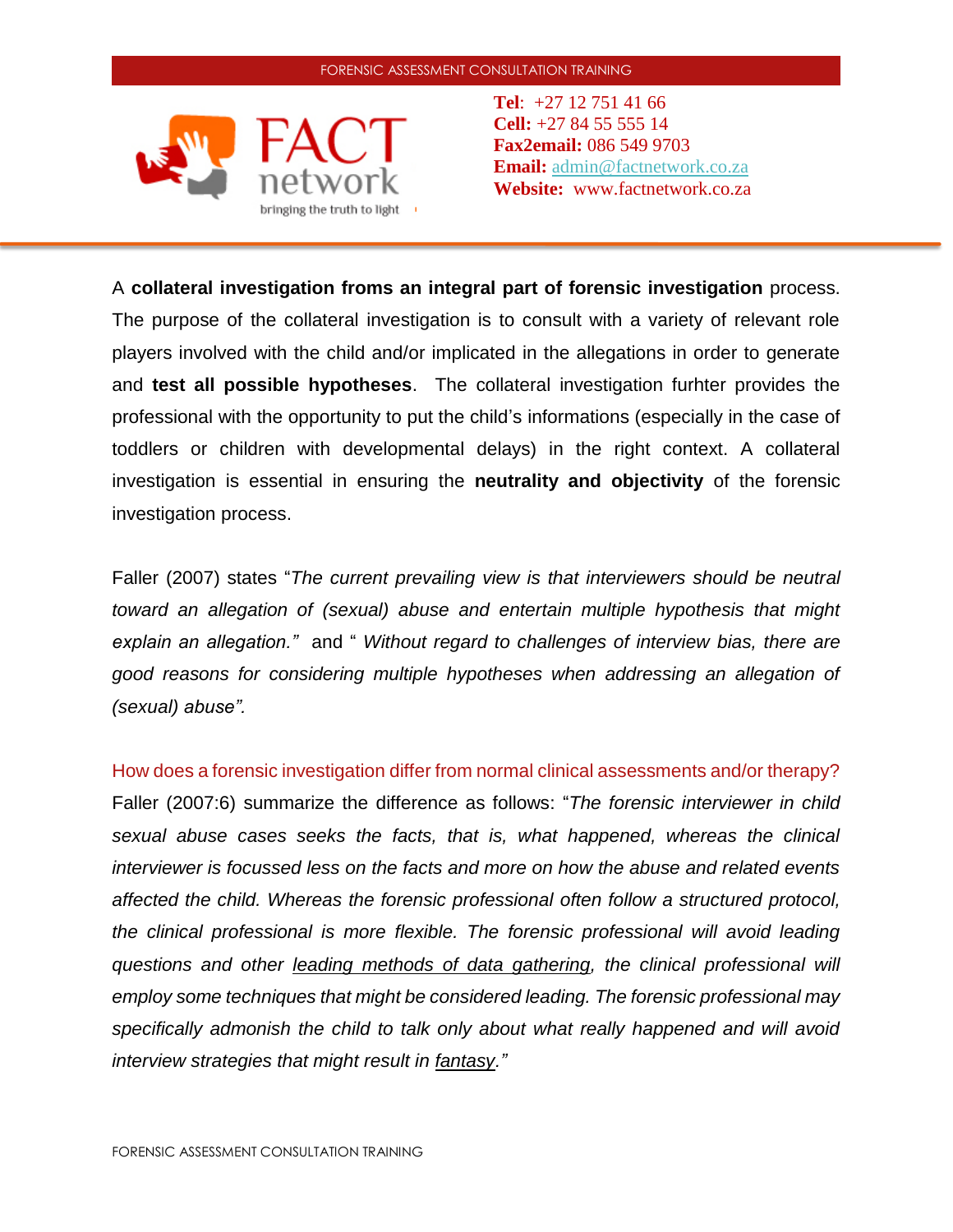

**Tel**: +27 12 751 41 66 **Cell:** +27 84 55 555 14 **Fax2email:** 086 549 9703 **Email:** [admin@factnetwork.co.za](mailto:admin@factnetwork.co.za) **Website:** www.factnetwork.co.za

Not only does the purpose of forensic investigations differ from that of clinical interventions but the techniques employed in the two fields are worlds apart. The use of Gestalt and/or projective techniques in a forensic investigation into allegations of abuse, is not supported by literature and can be viewed as invalid as it lacks the neccessary empirical foundations (with specific reference to the impact of these techniques on memory and suggestibility of children) (Murrie, Martindale & Epstein, 2009).

Within a forensic assessment, forensic interviewing according to a specific protocol is used to faciliate abuse related information. No techniques or projections are used to obtain or confirm information. Some, evidence based media, may be used to help faciliate the child's disclosure and to clarifiy aspects of the child's disclosure.

Media differs from techniques in so far that it is only used inconjuction with a verbal disclosure (thus after the child has made an disclosure of abuse) with the sole purpose to faciliate or clarify the disclosure (Faller, 2007)

Murrie, Martindale & Epstein (2009) highlights the following with regards to the use of **play therapy or projective techniques in a forensic assessment** into allegations of abuse: "*They are not objective and reliable measures of constructs that are of interest to the court, nor are they reliable indicators of external events. There are no established psychometric properties, manuals for use or measures of response style for these techniques. In short, these techniques clearly fail to meet thresholds for reliability regarding legal issues such as whether a child has experienced abuse*"

.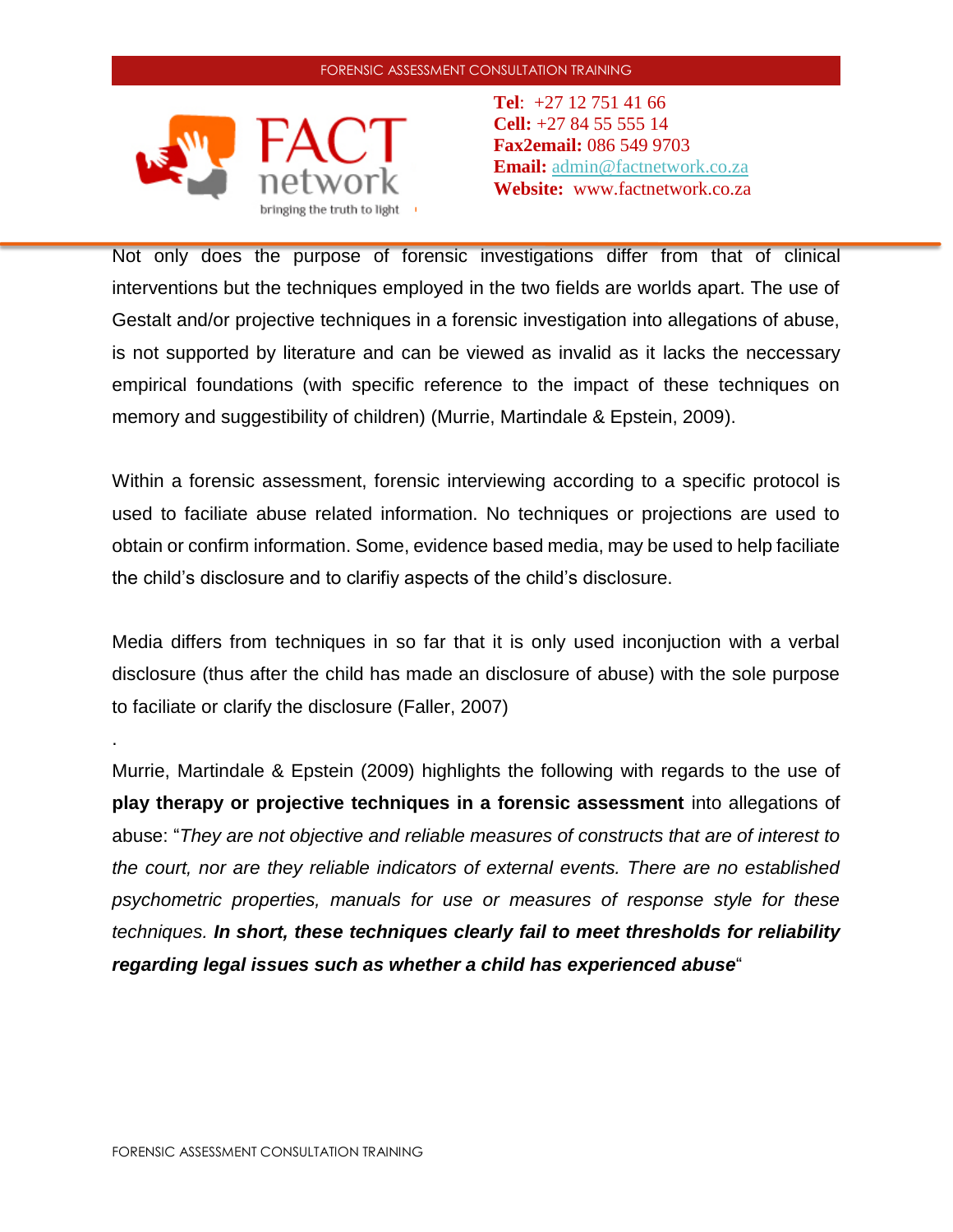

**Tel**: +27 12 751 41 66 **Cell:** +27 84 55 555 14 **Fax2email:** 086 549 9703 **Email:** [admin@factnetwork.co.za](mailto:admin@factnetwork.co.za) **Website:** www.factnetwork.co.za

### Who can conduct forensic investigations into allegations of sexual abuse?

Most social workers and psychologist, whether in private practice or working at welfare organizations are not trained to do forensic assessments into allegations of sexual abuse. Forensic assessments is a specialized field and it is important that assessments meet both the international standard as well as legal requirements.

Professionals who conduct forensic assessments into allegations of sexual abuse should:

a) Be a registered social worker and/or psychologist or registered trauma counselor – in line with the scope of practise and criteria set out by the respective counsils (SACSSP and HPCSA)

**and**

b) Who have specialized traing in the field of sexual abuse and specific intensive training in forensic assessment of children

(A masters degree in forensic practise and/or intensive training in forensic assessments is recommended)

#### **with**

b) At least two years experience in the field of forensic assessments.

(Where the professional has less experience they should be working in consultation with a more experienced forensic assessor).

### Questions to ask before you make an appointment for a forensic assessment:

- 1) **Ask for a copy of their C.V.** Professionals with the necessary training should have no problem making their C.V available to you. Look for specialized trianing in sexual abuse, child assessment and specifically forensic assessment in case of alleged abused. Specialized training is not a one or two day training but should have substance of intensive training over weeks. This should including a theoretical and pratical examination to ensure that the professional has intergrated the information and is able to integrate it successfully in practise with children.
- 2) **Ask according to which forensic model do they work?** (The Comprehensive Assessment Model is recommended)